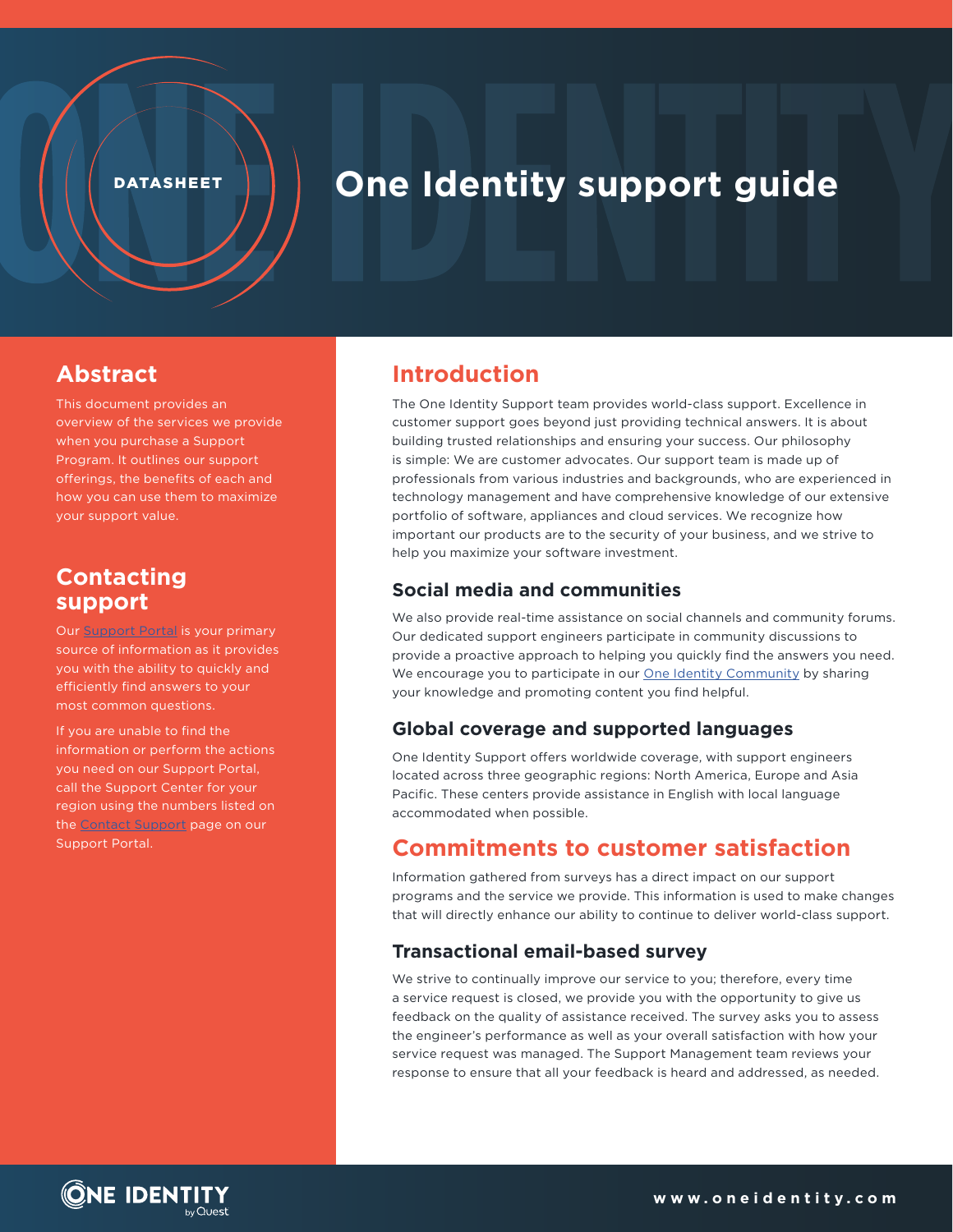### **Solution feedback**

We provide a survey in our Knowledge Base section of the Support Portal to help us understand if the information we provided was useful in your situation. We continuously monitor this feedback and make adjustments and updates to solutions as required.

### **Contributing to the knowledge base**

We encourage regular input from our customers. If you have uncovered a solution to an issue that we may not be aware of, you can create your own article by filling out the [form](https://support.oneidentity.com/create-knowledge-article) with the problem description, cause and your resolution. Once reviewed for technical accuracy, the article will be published in the Knowledge Base.

### **One Identity support services**

One Identity Support provides solution support to suit any business organization. Whether there is an issue with software, the hardware part of an appliance solution or one of our cloud-delivered technologies, our support engineers will collectively work to resolve the issue. We recognize how important our products are to your business environment, and we strive to help you maximize your software investment by offering a wide range of global support services to accommodate the varying needs of your organization.

With all the support offering levels, you will have access to trained One Identity support engineers as well as access to our comprehensive self-service Support Portal. Requests for assistance may be logged from our Service Request page in the portal (preferred) or by telephone.

### **Standard support**

Standard Support is available during regular business hours for a single geographic region as defined by the support region (Americas, EMEA or Asia Pacific) on the Contact Technical Support page of our Support Portal.

With the purchase of Standard Support, you will receive the following elements of service:

- Unlimited 24x7 access to our Support Portal
- Technical support resources available during local business hours
- Access to online forums, documents, videos and Knowledge Base
- Online service request management
- Basic how-to troubleshooting
- The latest software/ firmware upgrades
- Unlimited phone and chat support
- Support is provided in English with local language accommodated when possible

| <b>Support features</b>                                               | <b>Standard</b><br><b>Support</b> | 24x7<br><b>Support</b> | <b>Premier</b><br><b>Support</b>    |
|-----------------------------------------------------------------------|-----------------------------------|------------------------|-------------------------------------|
| Maximum response time<br>for severity Level 1 issues                  | 1 hour                            | 1 hour                 | 30 minutes                          |
| Technical support<br>coverage (product-level<br>based)                | Local hours                       | $24x7$ <sup>1</sup>    | Local hours<br>or 24x7 <sup>2</sup> |
| Online forums,<br>documents, videos and<br>Knowledge Base             |                                   |                        |                                     |
| Online service request<br>management                                  |                                   |                        |                                     |
| Basic how-to and<br>troubleshooting assistance                        |                                   |                        |                                     |
| Latest software/firmware<br>upgrades                                  |                                   |                        |                                     |
| Phone support                                                         |                                   |                        |                                     |
| Email support                                                         |                                   |                        |                                     |
| Chat support                                                          |                                   |                        |                                     |
| Faster response times,<br>escalation and resolution                   |                                   |                        |                                     |
| Direct access to senior<br>support engineers                          |                                   |                        |                                     |
| Designated Customer<br>Success Manager (CSM)                          |                                   |                        |                                     |
| Proactive product updates<br>and knowledge sharing                    |                                   |                        |                                     |
| Monthly review calls and<br>status reports                            |                                   |                        |                                     |
| Single point of<br>accountability to engage<br>One Identity resources |                                   |                        |                                     |
| Onboarding assistance,<br>enablement and<br>product adoption          |                                   |                        |                                     |
| Proactive prevention of<br>issues and mitigation<br>of risk           |                                   |                        |                                     |

*Support is provided in English with local language accommodated when possible. There are some products that require 24x7 Support. See your sales account representative for details.*

*1 For severity Level 1 issues, support calls will be handled by regional support teams during local business hours and managed by the global support queue outside those hours.*

*2 Technical support coverage determined by the product maintenance contract. Premier Support is provided at the customer level covering all One Identity products.*

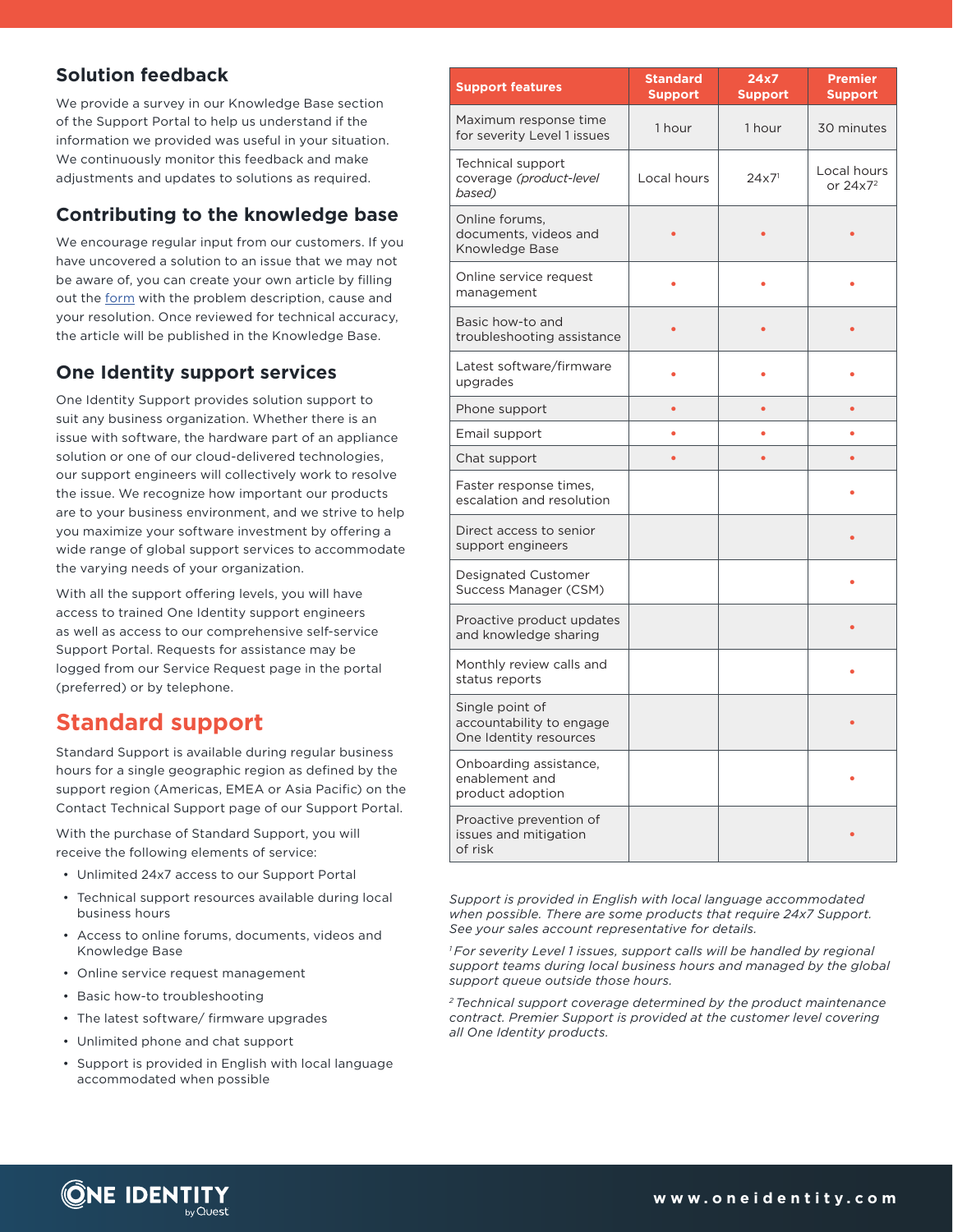### **24x7 support**

24x7 Support is the appropriate option if you require around the clock support coverage or support across multiple time zones. This service provides 24x7 support for severity Level 1 issues, including weekends and public holidays. All other severity level issues will be handled during local business hours.

24x7 Support is essential if you are performing critical IT operations. 24x7 Support is available for most of your products and mandatory for select products. Contact your sales representative for further details.

You will receive the following:

- All the features included with Standard Support across all regions.
- Technical support resources 24x7 for severity Level 1 issues
- Support calls will be handled by regional support teams during local business hours and managed by the global support queue outside these hours

### **Premier Support**

Our highest level service is designed for organizations with complex environments that require a close day-to-day relationship with our support team and a more proactive approach to technical assistance. Customers who select Premier Support receive faster response times, direct access to senior support engineers and a designated Technical Account Manager (TAM).

### **Premier Plus**

Our Premier Plus customers are assigned an advanced support engineer (ASE). This resource may vary depending on the precise One Identity solution skills and expertise needed. A highly experienced ASE will assist your operations team with proactive support services that include:

- **• Expert consultation**, best practices and optimal product configuration for the unique needs of your organization
- **• Troubleshooting support** that draws upon the ASE's indepth knowledge as well as the additional collaboration of support and development resources
- **• Supportability assessments** to reduce potential problems and enhance general systems maintenance
- **• Systems performance analysis** and optimization
- **• Upgrade-plan review** to reduce risk and minimize disruption.

Our ASE offering is designed to supplement and strengthen your internal support capabilities, improve resilience and stability, and ensure a successful outcome for your organization use of One Identity solutions

#### **Premier Plus includes:**

- All the benefits of Premier Support
- Advanced Support Engineer

### **Support portal registration**

At the time of purchase, the primary contact designated on the order form is emailed a welcome letter that contains a license number and the company's Account ID number. The license number identifies the asset you purchased, and the Account ID identifies the organization that purchased it.

These numbers are assigned to your company when a software license and/or maintenance contract is purchased. Once you have your license number and Account ID number, you will be prompted to register your product for support using the license number or service tag. Once the product is registered, you will be able to manage your asset, download software, access support information and submit service requests.

When contacting support or registering your product for support on the Support Portal, you will need to provide either your license number (preferred) or your Account ID.

If you do not know your license number or Account ID, use one of two options to contact a support administrator:

- Call via the numbers listed on the [Contact Support](https://support.oneidentity.com/contact-support) page on our Support Portal.
- Fill out a "Trouble registering on the website" [Customer](https://support.oneidentity.com/contact-us/customer-service?topicId=7)  [Service](https://support.oneidentity.com/contact-us/customer-service?topicId=7) form.

#### **Customer service**

A Customer Service Administrator is identified as the first person to register the product license number on the Support Portal. A group can have more than one administrator but requires at least one person for the product license number to be registered. The administrator can add or remove support users and license users to the group. A support user can submit service requests, download new software releases and view asset information. License users can obtain license keys via selfservice or by contacting our license assistance administration at license[@oneidentity.com](mailto:license%40oneidentity.com?subject=)

### **Product support lifecycle policy**

The Product Support Lifecycle Policy describes the phases during which our products are eligible for patches (fixes), support and downloads from our Support Portal.

It is our policy to provide support and fixes on current versions of our products when you are under a current support agreement. Fixes to older versions are at our discretion. We strive to put resources behind the most recent product releases in order to continually improve and enhance the value of our products.

We will attempt to answer questions about older versions of our products provided that resources are available; however, if you are using a discontinued version, we encourage you to upgrade to the currently supported product version.

Our support policy is to provide support on both the current (n) and prior (n-1) versions of our products.

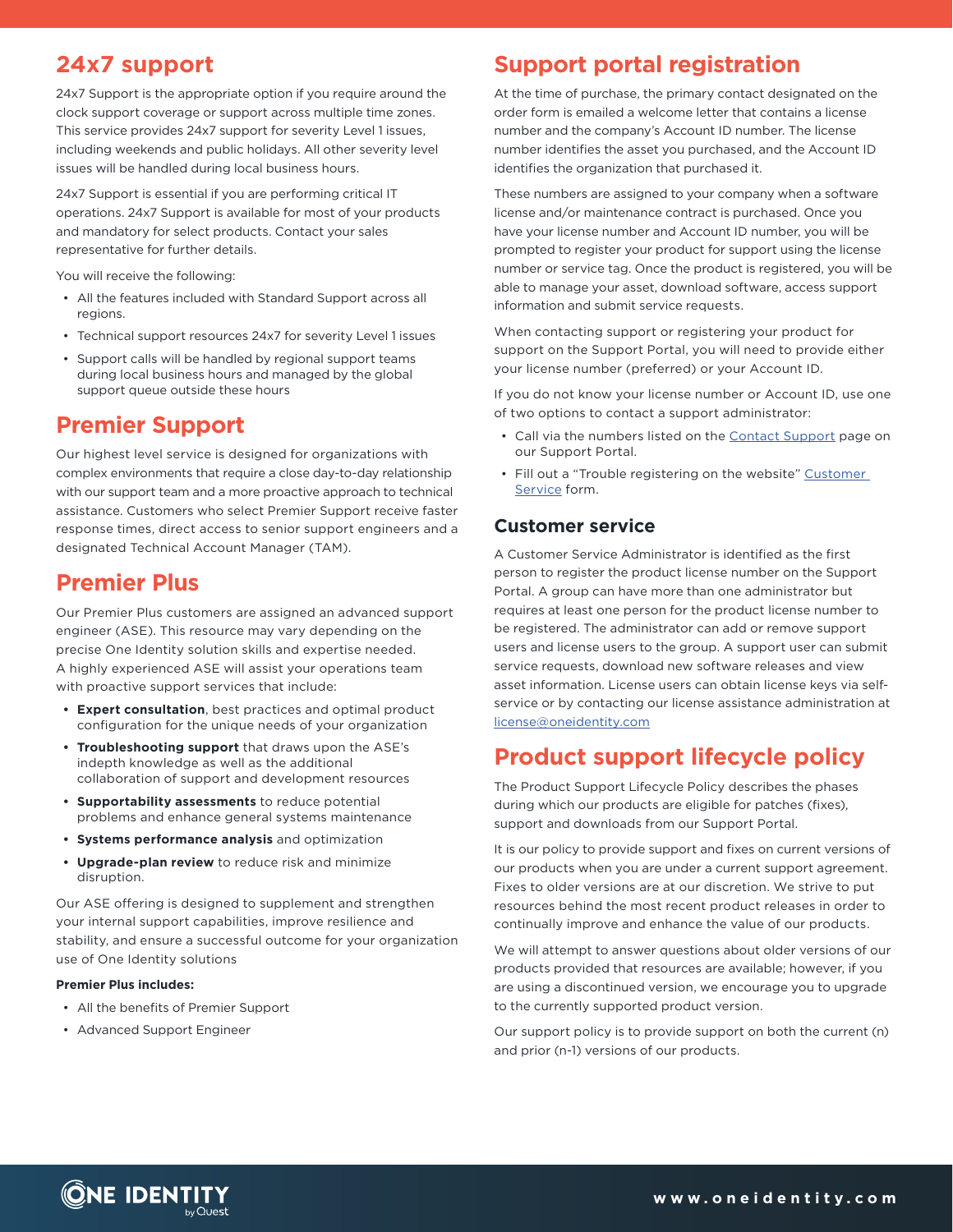### **Full support**

- Product is fully supported and is the generally available release or version.
- The most current released version of a product and one or more prior releases are included.
- Enhancement requests for this release are accepted and may be considered for future releases.
- Maintenance releases or hot fixes are periodically made available for this release.
- Release or version is fully supported by both Support and Development.
- Release or version is available for download from our Support Portal.

#### **Limited support**

- Support is available for this release or version, and we will use best efforts to provide known workarounds or fixes.
- No new code fixes will be generated except under extreme circumstances and at our discretion.
- Enhancement requests are not accepted.
- You are encouraged to plan an upgrade to a release or version on full support.
- Release or version is available for download from our Support Portal.

### **Discontinued**

- Includes release or versions that are retired or discontinued.
- No new patches or fixes will be created for this release.
- Release is not available for download from our Support Portal.
- Support will provide information to assist with upgrading to a supported version.
- Support is not obligated to provide assistance on this version of the product.
- One Identity Professional Services / Partner Services may be required for some upgrades

### **Service request management process**

- We assign a unique service request number (in the format of "SR Number") to all requests for assistance. These service request numbers allow Support to prioritize and track all service requests through resolution and allow you to get a status update on your case via our Support Portal.
- All service requests are assigned a severity level and are placed in a queue to be processed by the next available support engineer. Support engineers take ownership of your service request and see it through to successful resolution.
- The support engineer will contact you, gather any additional information needed and investigate to determine the proper course of action. This may require the engineer to re-create the issue, work with our development team and help you with configuration of the software.
- If the support engineer and development team determine that the issue is a Product defect, a defect identifier (ID) and priority level will be assigned to the issue. If the defect is a high priority and a hot fix is planned, the support engineer will notify you of its availability.

### **Opening a service request**

Prior to creating a service request, you may want to review these helpful tips:

- Check the online help included with your product.
- Check the product documentation.
- Check release notes and self-service Knowledge Base solutions on our Support Portal.
- Consult your product's community forum, if available (accessible through our Support Portal).
- Try to see if the problem is reproducible.
- Check to see if the problem is isolated to one machine or more.
- Note any recent changes to your system and environment.
- Note the version of your software and environment details, such as OS and database.
- Note the service tag of the appliance or solution (when applicable).
- Note your product license number as we require you to provide your license number on certain products.
- Note the issue description including frequency of occurrence, error messages and any troubleshooting activities
- Collect any relevant screenshots, technical service reports, log files and trace logs (when applicable).

### **Contact One Identity support to open a service request**

You can open a service request using the [Service Request](https://support.oneidentity.com/create-service-request) tool on our Support Portal. You can also place a call to the Support Center in your region using the numbers listed on the [Contact](https://support.oneidentity.com/contact-support)  [Support](https://support.oneidentity.com/contact-support) page on our Support Portal.

### **Service request severity levels and response times**

All service requests are assigned a severity level from 1 to 4 based on the impact on your business.

You determine the initial severity level when placing a request for assistance. Severity levels may be changed after initial contact and assessment of the issue from our support engineer, provided that you are in agreement.

The table in Exhibit B defines the severity levels and the targeted initial response time for our support offerings. It is helpful to clearly explain the business impact of your issue when you contact us.

#### **Closing a service request**

Service requests remain open until you are satisfied that the issue has been resolved. Exceptions to this policy apply to requests for product enhancements and product defects.

You also can close service requests via the My Service Requests section of our Support Portal.

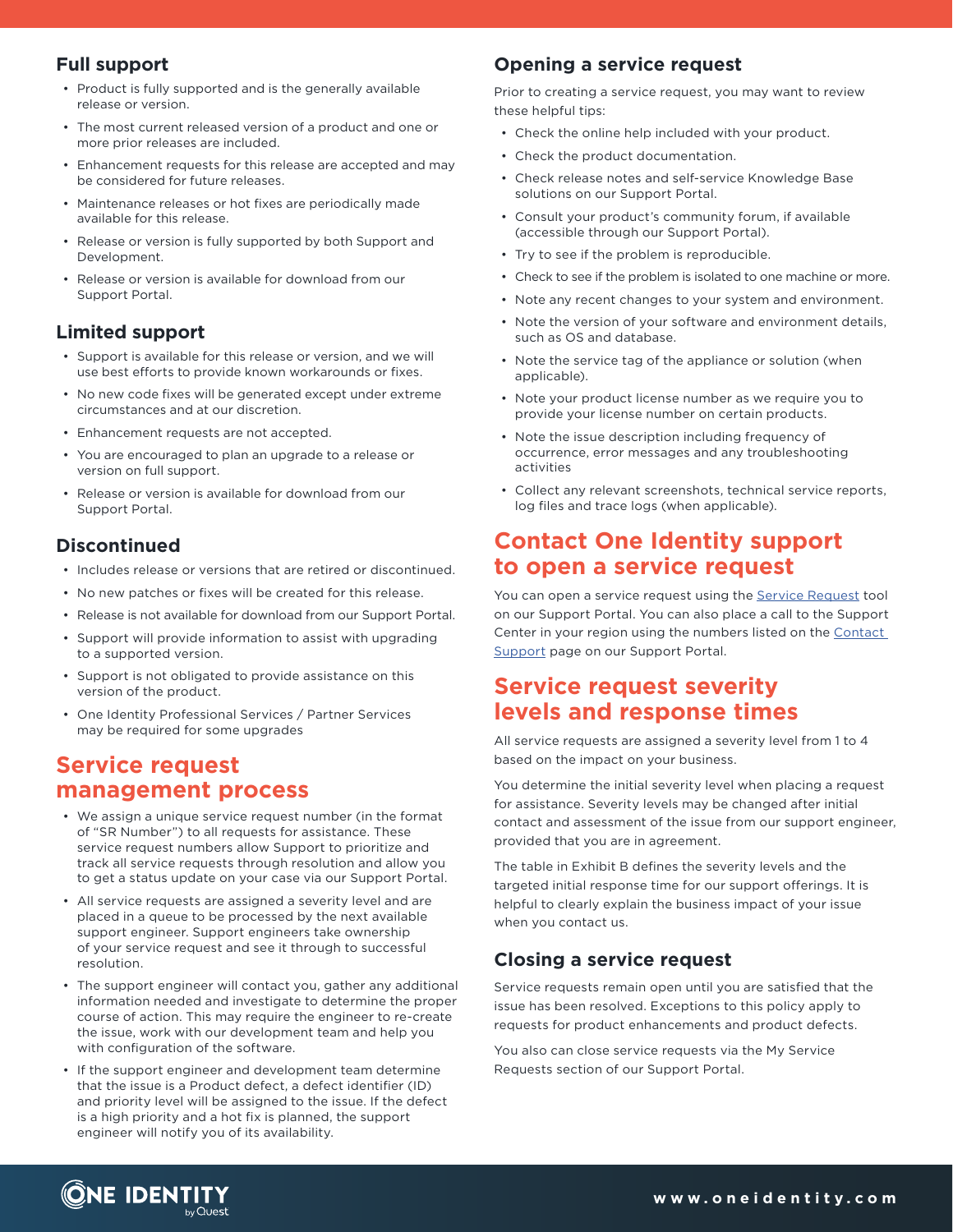#### **Reopening a service request**

You can reopen service requests that have been closed within 30 days of the close date. If you attempt to reopen a closed service request after 30 days, a new service request will be created with a link to the original case. You have the ability to reopen your closed service requests from the My Service Requests section of our Support Portal.

### **Escalation guidelines**

Our goal is to resolve all service requests in a satisfactory and timely manner; however, we realize that some situations may require increased attention and focus within the support team. You can raise the severity of a service request through the online Service Request tool on our Support Portal, or call us and request to speak with a Support Manager.

Upon your request, the Support Manager will evaluate the case and create an action plan. If you are not satisfied with the plan or with the progress of the case after the plan has been implemented, you can contact the director of One Identity support, who will review the service request with the support manager and determine if different or additional actions are required.

### **Product enhancements**

If you are interested in submitting a product enhancement request, you can do so by creating a service request. Depending on the product, enhancement requests can be submitted to us by logging into the product-specific customer portal and navigating to the appropriate section.

For enhancements submitted by creating a case with One Identity Support, once documented, the request will be submitted into the enhancement review system and an identification number will be provided to you.

Product management will review the open enhancement requests on a periodic basis and consider them for inclusion in a future product release. Product enhancements will not be considered or implemented in current or prior product releases. There is no guarantee that a specific enhancement request will be implemented in a future version of our products. At our discretion, we may determine that certain enhancements to functionality in the product can be offered for an additional charge or as a chargeable option.

### **Product defects**

If your issue is determined to be a defect in our software, it is recorded in our defect tracking system and a unique defect ID will be provided. Notifications of new product releases are emailed to you if you have configured your profile on our Support Portal to receive product notifications. Release notes for new releases of products will contain a list of Resolved Issues that were addressed in the release. You can review the release notes on our Support Portal using your defect ID to see if the issue has been addressed. Release notes can be searched via product documentation on our Support Portal. We do not guarantee that all defects identified will be fixed in a future release of the product.

## **Product licensing**

Our products have license keys generated for your use. Some products require a new license key when upgrading our software to a new release or patch. We also recommend that prior to any migration or upgrade of our products, new licenses are confirmed as functioning properly because some license keys are machine and machine name specific.

If you have questions about licensing of a product, complete the form available on our Support Portal Licensing Assistance Page. A licensing representative will respond to your query within 24 hours.

### **Support for trial users**

We offer software trials on selected products for evaluation purposes. Support for trial software is limited to 30 days from the registration date. Service requests for your trial product may only be submitted during the first 30 days of your testing period.

### **Consulting services**

There may be times when additional resources are required to solve your case. We can work with One Identity Services to ensure a reliable hand off of your issue.

#### **One Identity services for our solutions**

One Identity adoption services ensure your IT staff is effectively using your solution to its fullest potential. One Identity deployment services help you quickly install and configure your product properly. One Identity software-enabled services combine the strengths of our proprietary software, tools and domain expertise to reduce complexity, demands on your IT staff and costs. One Identity Services help you

- Experience faster time to value
- Get a customized solution to meet your unique business needs
- Quickly and properly deploy your solution
- Reduce risk and uncertainty
- Overcome internal resource constraints

Visit [One Identity Services](https://support.oneidentity.com/professional-services-product-select).

#### **Educational services**

Our Training and Certification team provides the necessary expertise to help you get the most out of your software purchase, appliance or cloud service. Our certified instructors bring years of industry experience and in-depth product knowledge to every class they teach. Who better to teach your

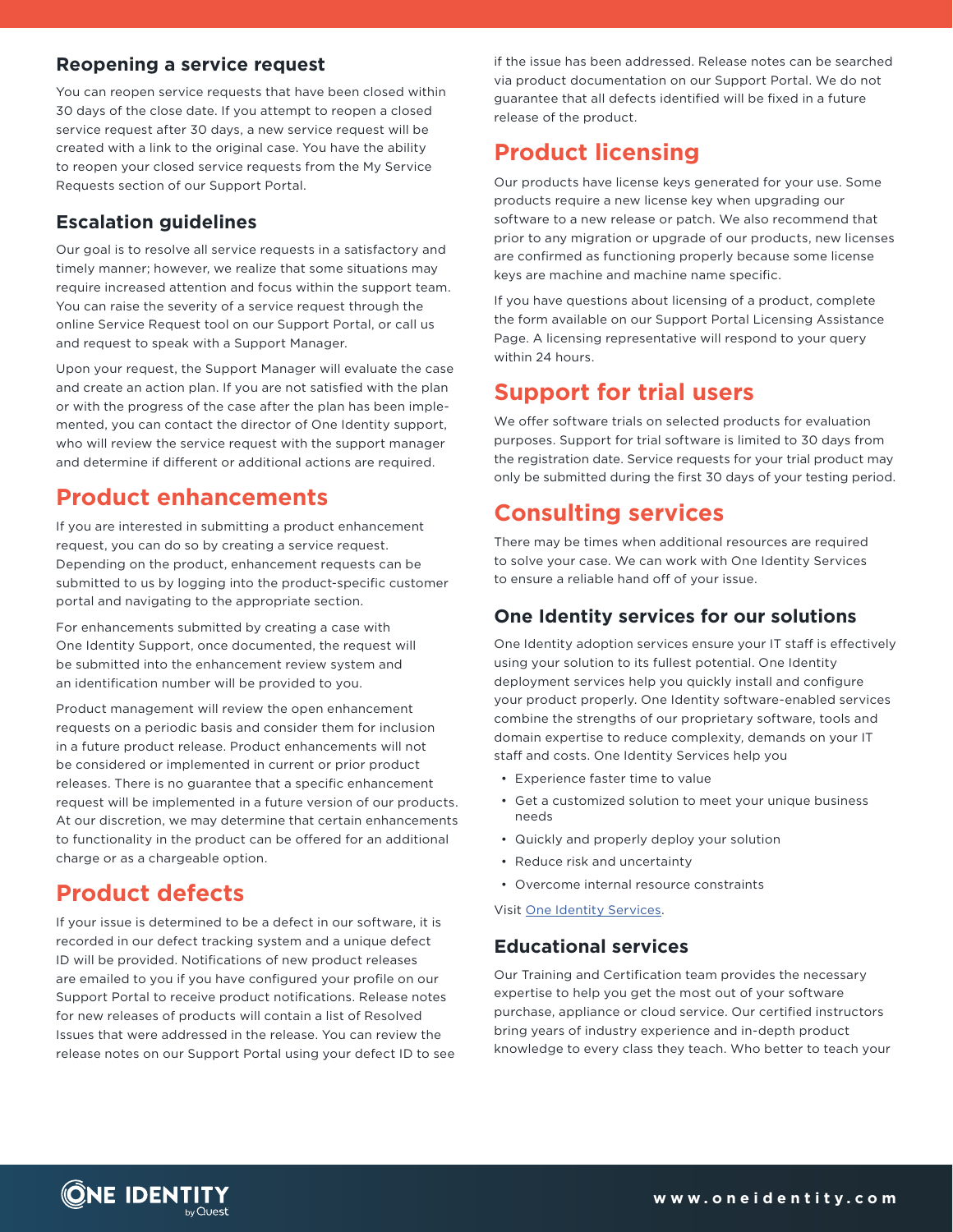| <b>Security</b><br>level | <b>Description</b>                                                                                                                                                                                                                                                                                                                                                                                             | Initial response<br>standard support | Initial response<br>24x7 support | Initial response<br>premier support |
|--------------------------|----------------------------------------------------------------------------------------------------------------------------------------------------------------------------------------------------------------------------------------------------------------------------------------------------------------------------------------------------------------------------------------------------------------|--------------------------------------|----------------------------------|-------------------------------------|
|                          | <b>Critical business impact</b>                                                                                                                                                                                                                                                                                                                                                                                |                                      |                                  |                                     |
| Level 1                  | Customer's production use of our products on a primary business<br>service, major application or mission - critical system is stopped<br>or so severely impacted that the customer cannot reasonably<br>continue work.                                                                                                                                                                                         |                                      | <b>Within 1 hour</b>             | Within 1/2 hour                     |
|                          | For severity Level 1 problems, we will begin work on the problem<br>within one hour of notification and handle the issue as the highest<br>priority until the customer is given a fix or workaround. Customer<br>resources must be made available in severity Level 1 situations and<br>reasonably cooperate to help resolve the issue. Severity Level 1<br>problems could have the following characteristics: | <b>Within 1 hour</b>                 |                                  |                                     |
|                          | • System hangs or crash situations                                                                                                                                                                                                                                                                                                                                                                             |                                      |                                  |                                     |
|                          | • Data loss or data corruption                                                                                                                                                                                                                                                                                                                                                                                 |                                      |                                  |                                     |
|                          | • Critical functionality not available                                                                                                                                                                                                                                                                                                                                                                         |                                      |                                  |                                     |
|                          | Severity Level 1 issues must be reported via telephone                                                                                                                                                                                                                                                                                                                                                         |                                      |                                  |                                     |

#### **Note: Severity Level 1 service requests cannot be logged through our Support Portal; call us to log a severity Level 1 case.**

| Level 2                                                                                                        | <b>Significant business impact</b>                                                                                                                                                                                                                                                                                                                                                                                                                                                                                                                          |                       |                                        |                       |  |  |
|----------------------------------------------------------------------------------------------------------------|-------------------------------------------------------------------------------------------------------------------------------------------------------------------------------------------------------------------------------------------------------------------------------------------------------------------------------------------------------------------------------------------------------------------------------------------------------------------------------------------------------------------------------------------------------------|-----------------------|----------------------------------------|-----------------------|--|--|
|                                                                                                                | Important product features are unavailable with no acceptable<br>work- around. Customer's implementation or production use of<br>our products in a primary business service, major applications or<br>mission-critical systems are functioning with limited capabilities<br>or are unstable with periodic interruptions. The software may be<br>operating but is severely restricted.<br>Severity Level 2 problems could have the following characteristics:<br>• Product error or failure forcing a restart or recovery<br>• Severely degraded performance | <b>Within 2 hours</b> | <b>Within 2 hours</b>                  | <b>Within 1 hour</b>  |  |  |
|                                                                                                                | • Functionality is unavailable, but the system is able to<br>operate in a restricted fashion                                                                                                                                                                                                                                                                                                                                                                                                                                                                |                       |                                        |                       |  |  |
|                                                                                                                | <b>Minimal business impact</b>                                                                                                                                                                                                                                                                                                                                                                                                                                                                                                                              |                       | <b>Within 4 hours</b>                  | <b>Within 2 hours</b> |  |  |
| Level 3                                                                                                        | Product features are unavailable, but a workaround exists and the<br>majority of software functions are still usable. Minor function or<br>feature failure that the customer can easily circumvent or avoid.<br>Customer's work has minor loss or operations functionality.                                                                                                                                                                                                                                                                                 |                       |                                        |                       |  |  |
|                                                                                                                | Severity Level 3 problems could have the following characteristics:                                                                                                                                                                                                                                                                                                                                                                                                                                                                                         | <b>Within 4 hours</b> |                                        |                       |  |  |
|                                                                                                                | • Error message with workaround                                                                                                                                                                                                                                                                                                                                                                                                                                                                                                                             |                       |                                        |                       |  |  |
|                                                                                                                | • Minimal performance degradation                                                                                                                                                                                                                                                                                                                                                                                                                                                                                                                           |                       |                                        |                       |  |  |
|                                                                                                                | • Incorrect product behavior with minor impact                                                                                                                                                                                                                                                                                                                                                                                                                                                                                                              |                       |                                        |                       |  |  |
|                                                                                                                | • Questions on product functionality or configuration during<br>implementation                                                                                                                                                                                                                                                                                                                                                                                                                                                                              |                       |                                        |                       |  |  |
| Level 3 is the default severity level setting.                                                                 |                                                                                                                                                                                                                                                                                                                                                                                                                                                                                                                                                             |                       |                                        |                       |  |  |
| Level 4                                                                                                        | <b>Nominal business impact</b>                                                                                                                                                                                                                                                                                                                                                                                                                                                                                                                              |                       | <b>Within</b><br><b>1 business day</b> | <b>Within 4 hours</b> |  |  |
|                                                                                                                | A minor problem or question that does not affect the software<br>function. For example, a request for information on how to<br>use a particular feature, a general question or requests for<br>documentation or enhancements.                                                                                                                                                                                                                                                                                                                               | <b>Within</b>         |                                        |                       |  |  |
|                                                                                                                | Severity Level 4 problems could have the following characteristics:                                                                                                                                                                                                                                                                                                                                                                                                                                                                                         | 1 business day        |                                        |                       |  |  |
|                                                                                                                | • General requests for advice on product usage                                                                                                                                                                                                                                                                                                                                                                                                                                                                                                              |                       |                                        |                       |  |  |
|                                                                                                                | • Clarification on product documentation or release notes                                                                                                                                                                                                                                                                                                                                                                                                                                                                                                   |                       |                                        |                       |  |  |
|                                                                                                                | • Product enhancement request                                                                                                                                                                                                                                                                                                                                                                                                                                                                                                                               |                       |                                        |                       |  |  |
| <sup>1</sup> Available during local business hours.<br><sup>2</sup> 24x7 coverage for severity Level 1 issues. |                                                                                                                                                                                                                                                                                                                                                                                                                                                                                                                                                             |                       |                                        |                       |  |  |
|                                                                                                                |                                                                                                                                                                                                                                                                                                                                                                                                                                                                                                                                                             |                       |                                        |                       |  |  |

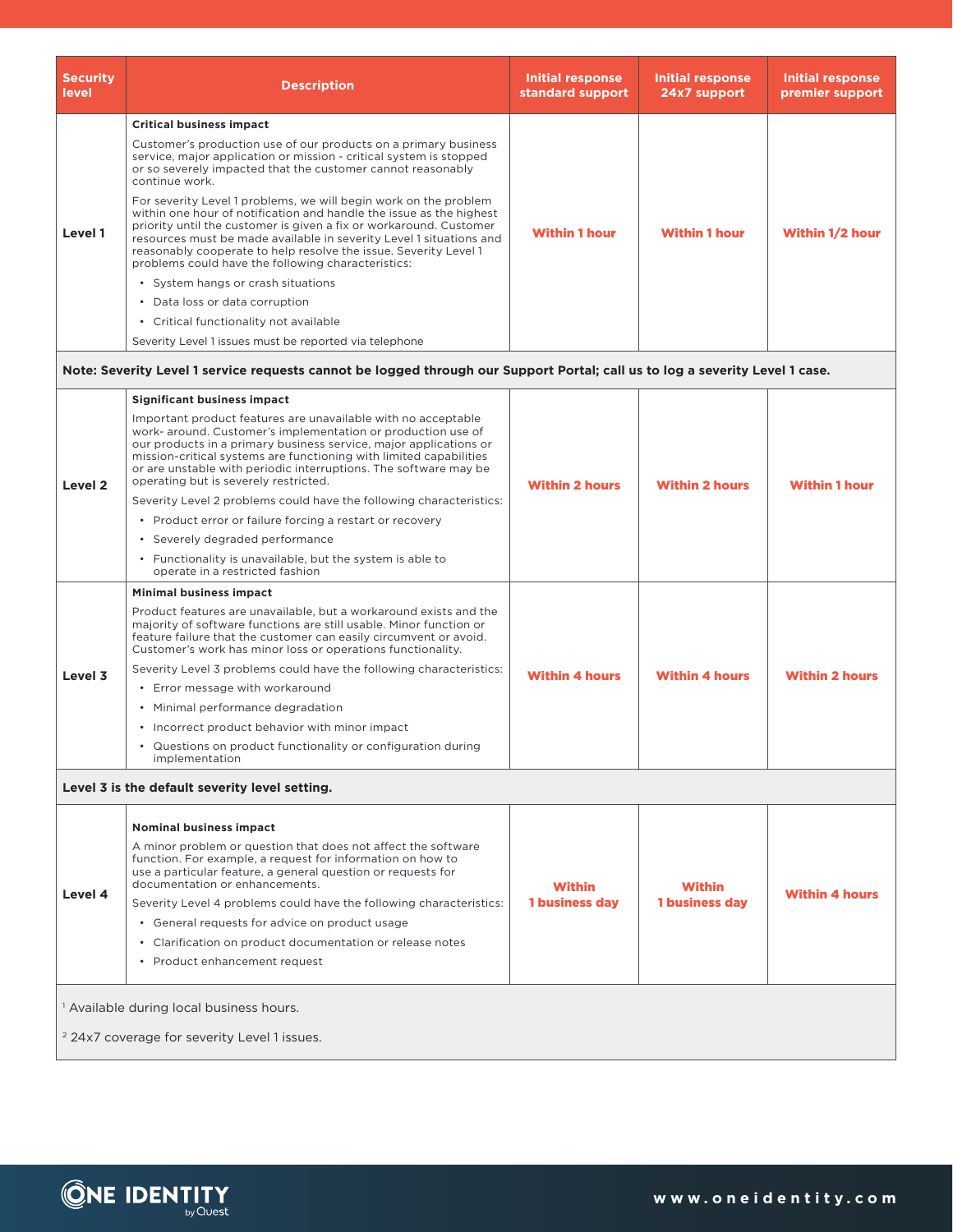employees about our products than the experts who know the applications and the underlying technology best? Whether you need us to facilitate private group training on-site or online, or you want to attend a public course provided at a training facility or through a Virtual Classroom, we have the program to meet your needs. By the end of class, your staff will know best practices, tips and tricks and how to optimize functionality, as well as have an understanding about how the product impacts your business.

Visit [Educational Services](https://support.oneidentity.com/training-product-select).

### **Support policy customizations**

A customization indicates functionality and configurations added to a One Identity product that are not provided as part of the core product release and, as such, would be outside the scope of normal support and maintenance. Customizations can include new or modified scripts used within or alongside our products as well as additional functionality, such as custom reports, dashboards, rules and automated actions, developed by you, your partners or our services organization.

### **Product preview features – support policy**

One Identity may provide customers with previews of planned functionality in the form of "Preview Features" within a particular product version release. These features provide customers with an insight into product direction and plans for enhanced functionality. All preview features are clearly referenced within the product documentation. All shared Preview Features have completed QA release testing. However, customers must consider these shared Preview Features as a work-in-progress as they may not represent the final design. For this reason, customers should note the following limitations with regards to Preview Features of which we are keen to receive feedback.

The Support team will:

- Accept and review each service request opened regarding a Preview Feature
- Consider all service requests relating to a Preview Features as severity level 3
- Provide best effort support to resolve any issues relating to a Preview Feature
- Work with customers to log any product defects or enhancements relating to Preview Features
- Not accept requests for escalations regarding Preview Features
- Not provide after-hours support for Preview Features

Additionally, please note that after a change request is provided the service request will be archived.

#### **Support and customizations**

Technical support does not perform or maintain customizations. The design and development of customizations to our products is your responsibility. Assistance from support will be limited to helping ensure that the product's functionality, which enables the addition of customizations, is functioning as expected. Alternatively, you may obtain guidance through product specific support sites or the Support Knowledge Base available on the Support Portal.

#### **Advanced assistance**

If more thorough and detailed assistance is needed to design and develop customizations, we recommend that you engage our One Identity Services organization or fully certified partners to assist. Their expertise in designing customized solutions will ensure that you receive maximum value and product adoption. In addition to providing post-implementation expert services, One Identity Services also offers a variety of prepackaged customizations for products that may meet your specific requirements.

We also recommend that you obtain appropriate product training before attempting to design, develop and implement any customization to our products. Our training courses will equip you with the necessary knowledge and ability to design and implement effective changes to our products. For more details on the training services available, refer to the One Identity Educational Services section.

#### **Maintaining customizations**

Careful consideration should be given to all customizations during future migration or upgrade exercises to new product or platform versions. Customizations could inhibit the upgrade itself and may require a level of rework to continue functioning properly. Support does not take ownership for any customizations. We strongly encourage you to document and maintain records on any implemented customization work. These records can be useful in determining whether problems are caused by customization or are a defect in the core product.

### **Support policy on virtualization**

Virtualization is a technique for hiding the physical characteristics of computing resources from the way in which other systems, applications or end users interact with those resources. It is able to make a single physical resource, such as a server, operating system, application or storage device, appear to function as multiple logical devices. It can also make multiple physical resources, such as storage devices or servers, appear as a single logical resource. As a result, virtualization enables IT departments to increase the utilization